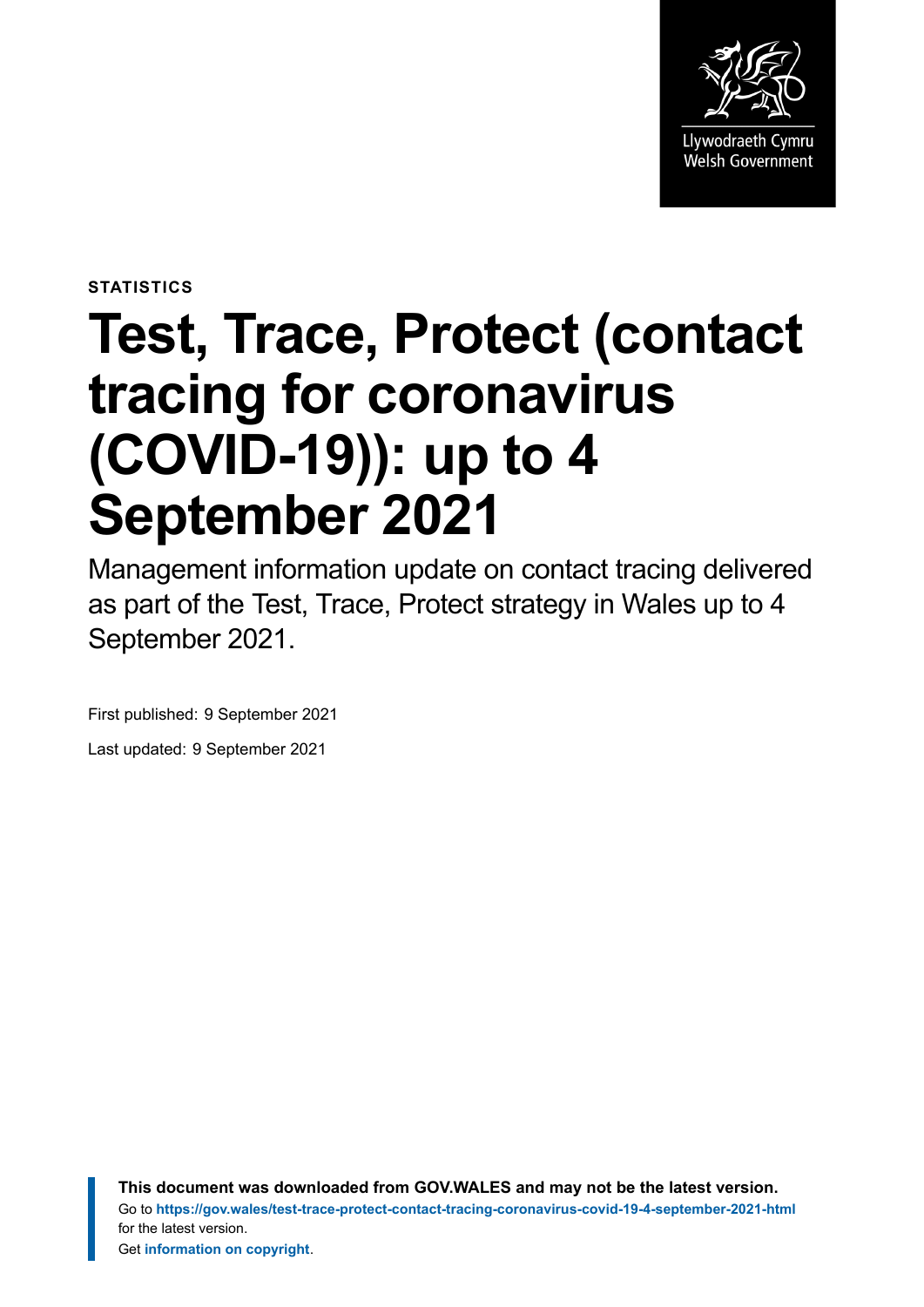# **Contents**

**[What is contact tracing?](#page-1-0)**

**[Main results](#page-2-0)**

**[Time taken to reach positive cases and close contacts](#page-8-0)**

**[Data for 1 to 21 June 2020](#page-9-0)**

**[Quality and methodology information](#page-10-0)**

**[Contact details](#page-17-0)**

# <span id="page-1-0"></span>**What is contact tracing?**

Contact tracing is an important part of the Welsh Government's **[Test, Trace,](https://gov.wales/test-trace-protect) [Protect strategy](https://gov.wales/test-trace-protect)**. The strategy is being delivered through the NHS Wales Test, Trace, Protect service.

As soon as people start to display symptoms of coronavirus (COVID-19), they should arrange to take a test as quickly as possible whilst they and members of their household self-isolate. On receiving a positive result people are asked to support the NHS Wales Test, Trace, Protect service by reporting their recent contacts to the local contact tracer so that they can be contacted and notified to self-isolate (and take a test if they too are displaying symptoms), to help stop the spread of the virus.

It may not be possible to trace all individuals referred to the contact tracing service. For various reasons contact details will not have been provided for some individuals and others may not have responded to calls, texts or emails from tracing teams. The proportion of positive cases that were eligible for follow-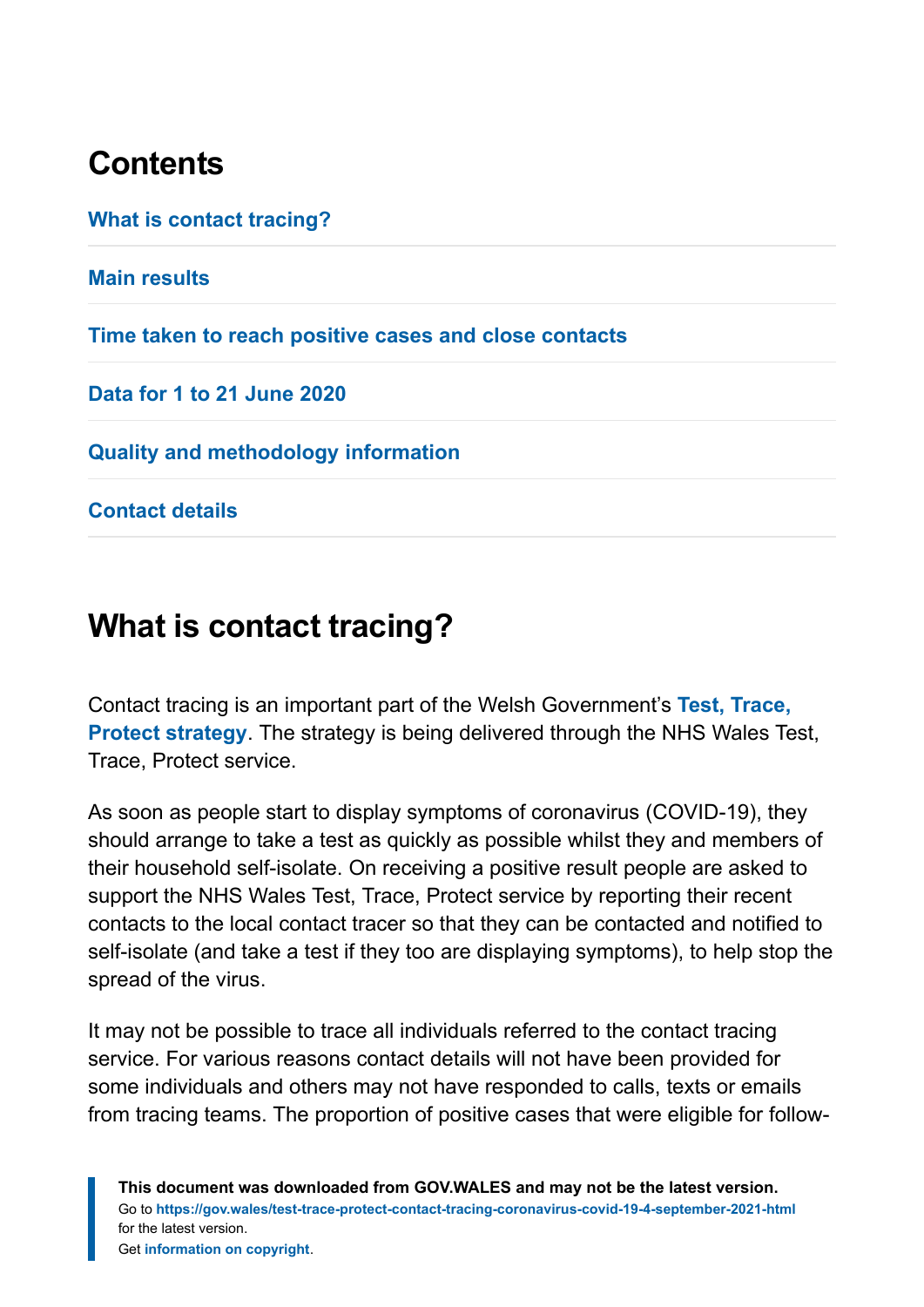up and that were reached only include those cases that were successfully reached but does not include those cases where local tracers have made an attempt, but failed, to contact.

The data in this release is management information collected as part of the contact tracing process. The figures reflect the data recorded in the contact tracing system and not any contact tracing activity that may have taken place outside of the typical tracing process. The data has not been collected for official statistics purposes which means it has not undergone the same level of quality assurance as official statistics and will be subject to future revisions. We are publishing this to provide a weekly summary of contact tracing activity in Wales during the coronavirus (COVID-19) pandemic.

# <span id="page-2-0"></span>**Main results**

In the latest week (29 August to 4 September 2021):

- of the 15,719 positive cases that were eligible for follow-up, 12,218 (77.7%) were reached and asked to provide details of their recent contacts
- of the 25,882 close contacts that were eligible for follow-up, 19,090 (73.8%) were successfully contacted and advised accordingly, or had their case otherwise resolved

In total, since 21 June 2020:

- of the 254,406 positive cases that were eligible for follow-up, 248,645 (97.7%) were reached and asked to provide details of their recent contacts
- of the 569,434 close contacts that were eligible for follow-up, 532,210 (93.5%) were successfully contacted and advised accordingly, or had their case otherwise resolved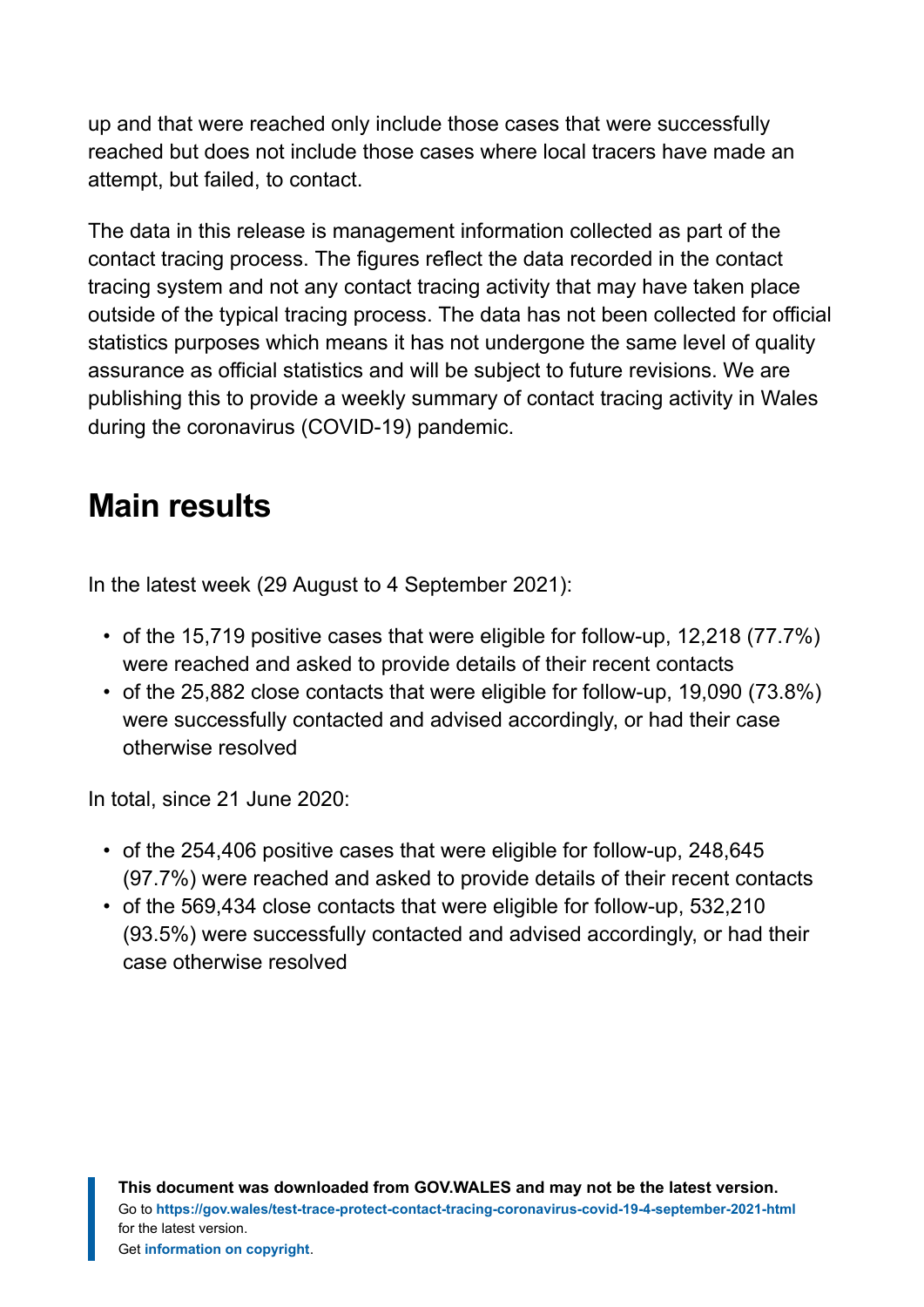#### **Table 1: Positive cases referred to the contact tracing system, up to 4 September 2021**

|                                                              | Latest week 29 August<br>to 4 September 2021 | <b>Cumulative total 21 June</b><br>2020 to 4 September 2021 |
|--------------------------------------------------------------|----------------------------------------------|-------------------------------------------------------------|
| Eligible for follow-up by local<br>contract tracing teams    | 15,719                                       | 254,406                                                     |
| Not eligible for follow-up by<br>local contact tracing teams | 1,130                                        | 47,348                                                      |
| <b>Total</b>                                                 | 16,849                                       | 301,754                                                     |

Source: Digital Health and Care Wales (DHCW)

Information on the types of cases not eligible for follow-up by local contact tracing teams is provided in the **[quality and methodology information](https://gov.wales/test-trace-protect-contact-tracing-coronavirus-covid-19-4-september-2021-html#section-79345) [section](https://gov.wales/test-trace-protect-contact-tracing-coronavirus-covid-19-4-september-2021-html#section-79345)**.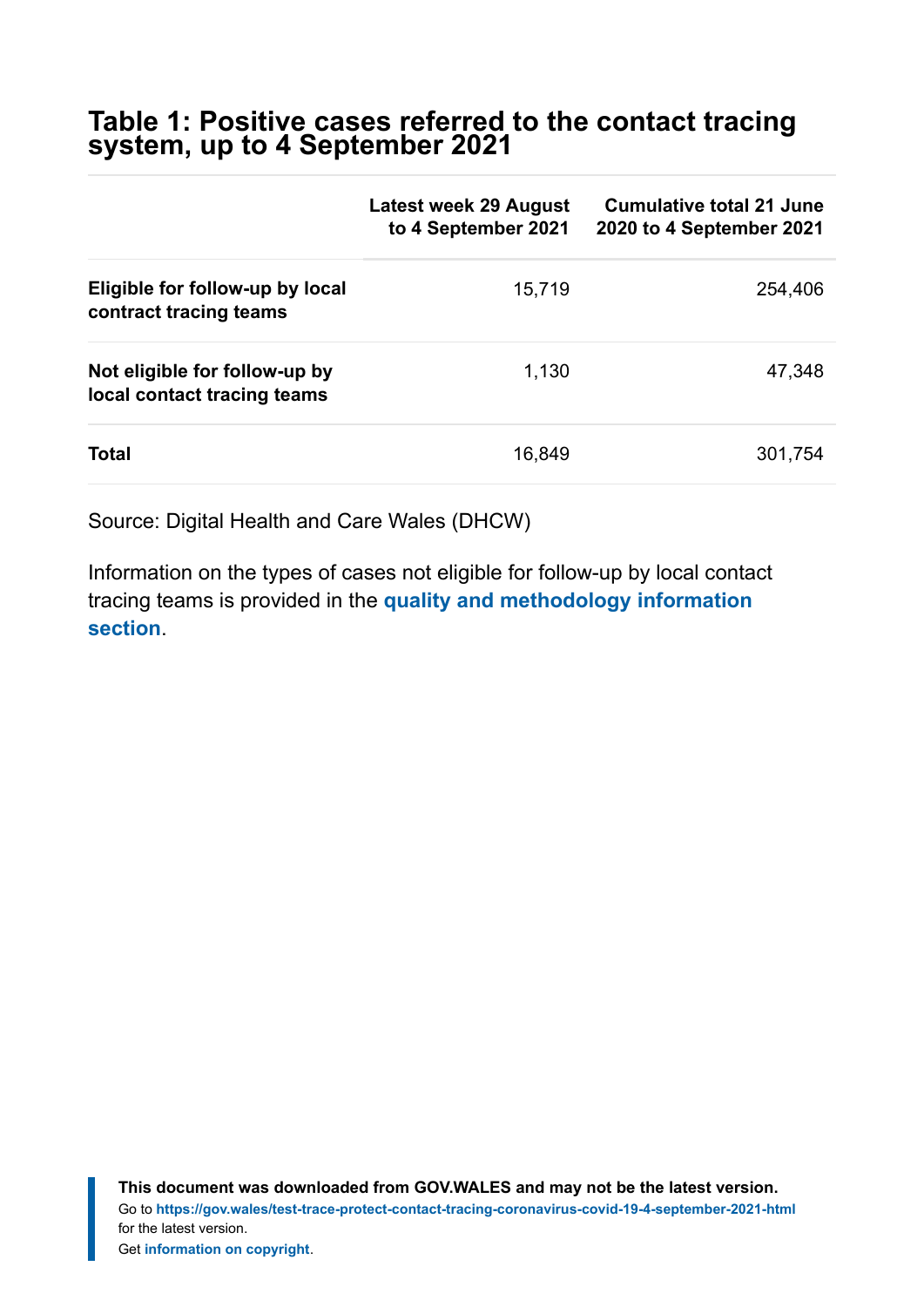

### Chart 1: Positive cases eligible for follow-up by local contact tracing teams, up to 4 September 2021

Source: Digital Health and Care Wales (DHCW)

#### **[Positive cases eligible for follow-up by local contact tracing teams, up to 4](https://gov.wales/sites/default/files/statistics-and-research/2021-09/test-trace-protect-contact-tracing-for-coronavirus-covid-19-up-to-4-september-2021-811.ods) [September 2021 \(MS Excel\)](https://gov.wales/sites/default/files/statistics-and-research/2021-09/test-trace-protect-contact-tracing-for-coronavirus-covid-19-up-to-4-september-2021-811.ods)**

#### **Table 2: People identified as close contacts, up to 4 September 2021**

|                                                              | Latest week 29 August<br>to 4 September 2021 | <b>Cumulative total 21 June</b><br>2020 to 4 September 2021 |
|--------------------------------------------------------------|----------------------------------------------|-------------------------------------------------------------|
| Eligible for follow-up by local<br>contract tracing teams    | 25,882                                       | 569,434                                                     |
| Not eligible for follow-up by<br>local contact tracing teams | 2,640                                        | 72,208                                                      |
| Total                                                        | 28,522                                       | 641,642                                                     |

**This document was downloaded from GOV.WALES and may not be the latest version.** Go to **<https://gov.wales/test-trace-protect-contact-tracing-coronavirus-covid-19-4-september-2021-html>** for the latest version.

Get **[information on copyright](https://gov.wales/copyright-statement)**.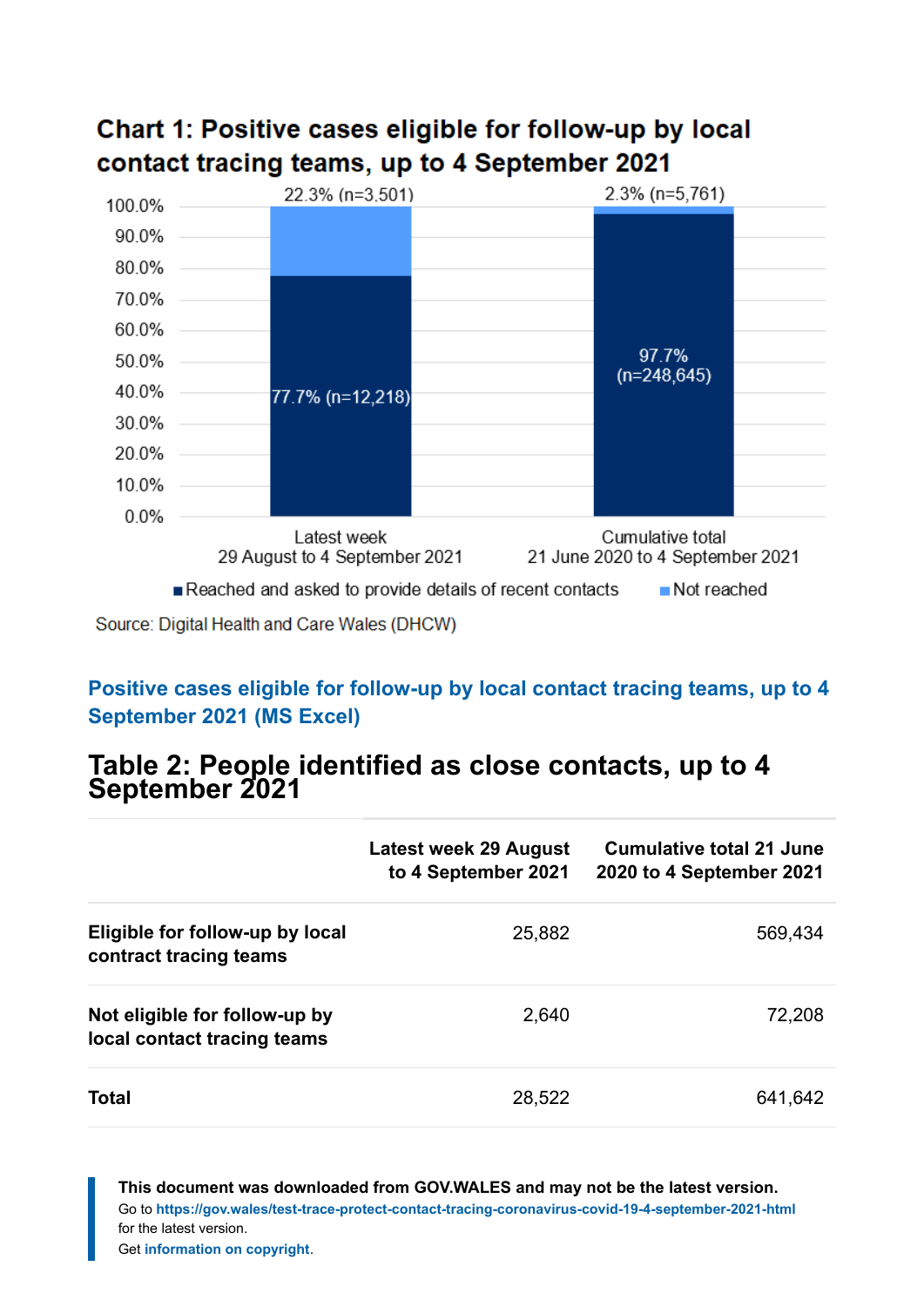Source: Digital Health and Care Wales (DHCW)

These figures relate to all close contacts identified in the reporting period shown. Some may have been identified by positive cases referred to the contact tracing system prior to the reporting period. The figures may also include some close contacts eligible for follow-up by local contact tracing teams that were identified by positive cases escalated to regional teams for onward management.



### Chart 2: Close contacts eligible for follow-up by local contact tracing teams, up to 4 September 2021

Source: Digital Health and Care Wales (DHCW)

#### **[Close contacts eligible for follow-up by local contact tracing teams, up to 4](https://gov.wales/sites/default/files/statistics-and-research/2021-09/test-trace-protect-contact-tracing-for-coronavirus-covid-19-up-to-4-september-2021-811.ods) [September 2021 \(MS Excel\)](https://gov.wales/sites/default/files/statistics-and-research/2021-09/test-trace-protect-contact-tracing-for-coronavirus-covid-19-up-to-4-september-2021-811.ods)**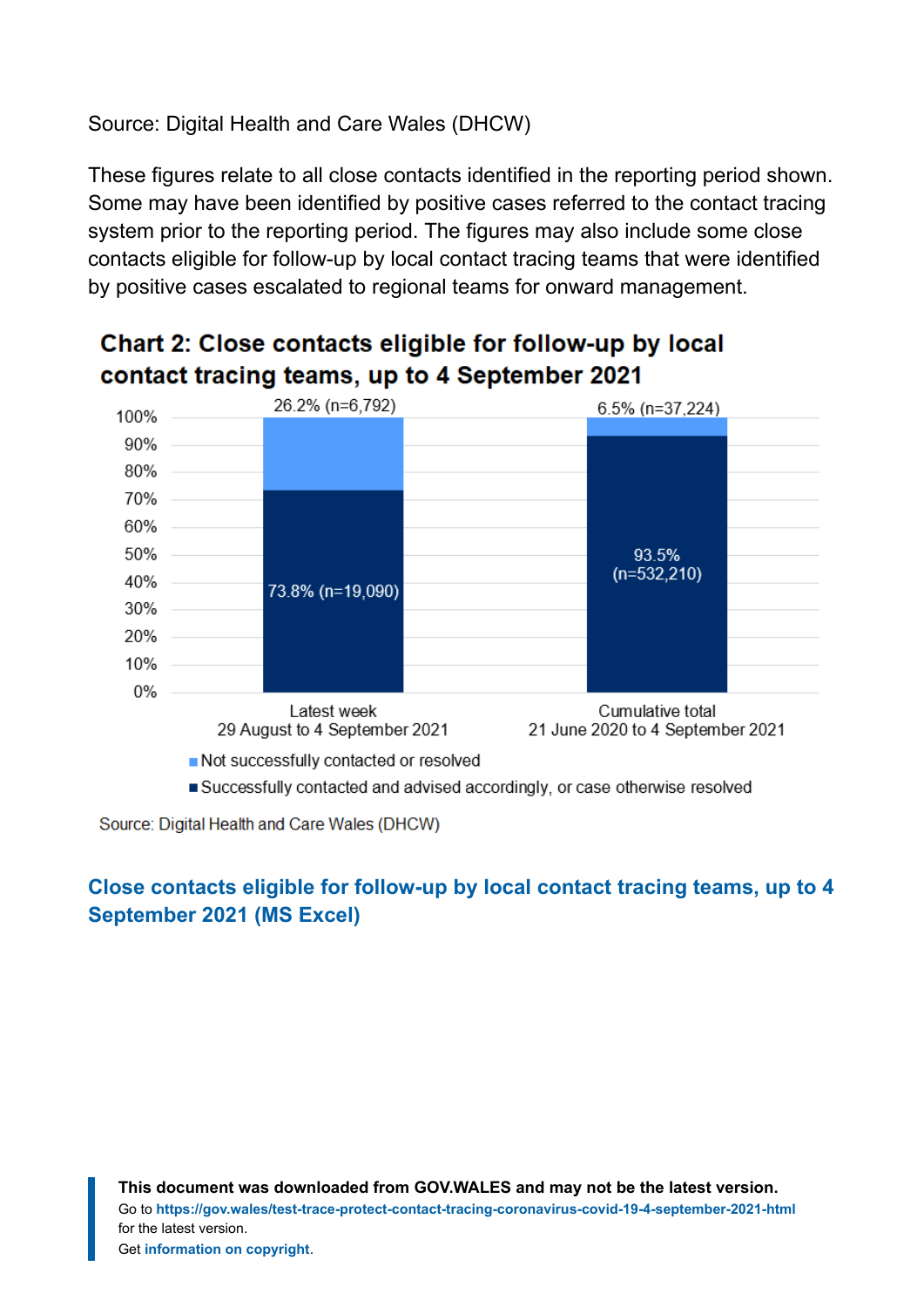

#### Chart 3: Daily positive cases eligible for follow-up by local contact tracing teams, up to 4 September 2021

#### **[Daily positive cases eligible for follow-up by local contact tracing teams,](https://gov.wales/sites/default/files/statistics-and-research/2021-09/test-trace-protect-contact-tracing-for-coronavirus-covid-19-up-to-4-september-2021-811.ods) [up to 4 September 2021 \(MS Excel\)](https://gov.wales/sites/default/files/statistics-and-research/2021-09/test-trace-protect-contact-tracing-for-coronavirus-covid-19-up-to-4-september-2021-811.ods)**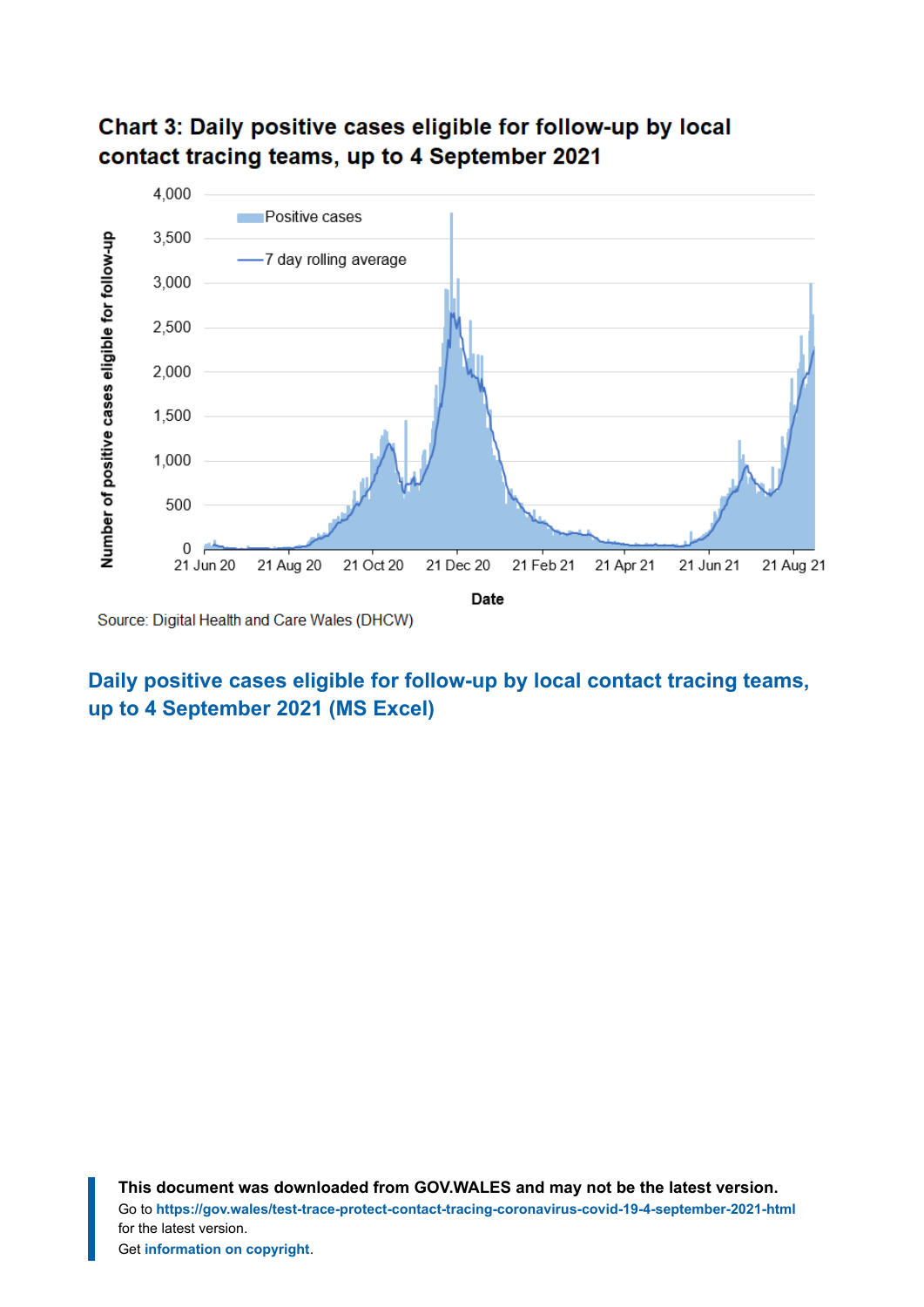

#### Chart 4: Daily close contacts eligible for follow-up by local contact tracing teams, up to 4 September 2021

Source: Digital Health and Care Wales (DHCW)

#### **[Daily close contacts eligible for follow-up by local contact tracing teams,](https://gov.wales/sites/default/files/statistics-and-research/2021-09/test-trace-protect-contact-tracing-for-coronavirus-covid-19-up-to-4-september-2021-811.ods) [up to 28 August 2021](https://gov.wales/sites/default/files/statistics-and-research/2021-09/test-trace-protect-contact-tracing-for-coronavirus-covid-19-up-to-4-september-2021-811.ods) (MS Excel)**

Charts 3 and 4 represent the daily number of positive cases and close contacts eligible for follow up. The number of cases eligible for follow-up for recent weeks may change slightly compared to previous releases due to cases being flagged as not eligible following further investigation by contact tracing teams. More details on this process can be found in the **[quality and methodology](https://gov.wales/test-trace-protect-contact-tracing-coronavirus-covid-19-4-september-2021-html#section-79345) [information](https://gov.wales/test-trace-protect-contact-tracing-coronavirus-covid-19-4-september-2021-html#section-79345) section**.

Variation between days reflects difference in demand on the system (for example, number of tests performed) with some days seeing more cases feeding through to contact tracing teams. A peak in positive cases or close contacts can occur as a result of:

- a backlog of cases from previous days
- a large batch of test results being submitted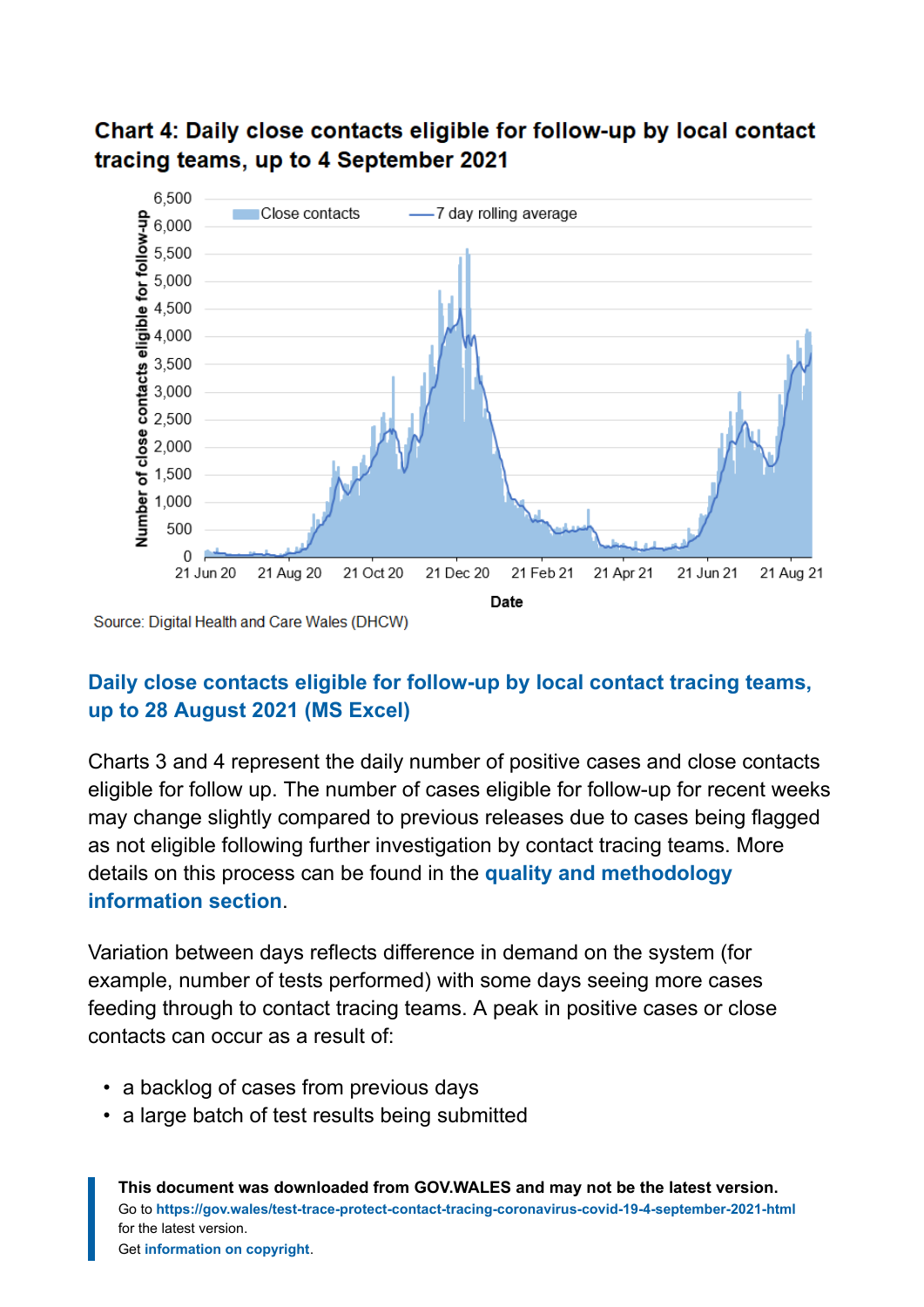- a new testing site opening
- more testing capacity becoming available

# <span id="page-8-0"></span>**Time taken to reach positive cases and close contacts**

### **In the latest week (29 August to 4 September 2021)**

#### **Positive cases**

- Of the 15,719 positive cases that were eligible for follow-up, 38.6% were reached within 24 hours of referral to the contact tracing system. This equates to 49.6% of those successfully reached being reached within 24 hours.
- 58.7% of positive cases that were eligible for follow-up were reached within 48 hours. This equates to 75.5% of those successfully reached being reached within 48 hours.

#### **Close contacts**

- Of the 25,882 close contacts that were eligible for follow-up, 53.6% were reached within 24 hours of being identified by a positive case. This equates to 72.6% of those successfully reached being reached within 24 hours.
- 66.3% of close contacts that were eligible for follow-up were reached within 48 hours of being identified by a positive case. This equates to 90.0% of those successfully reached being reached within 48 hours.
- From the time positive cases were referred to the contact tracing system, 15.9% of all close contacts that were eligible for follow-up were reached within 24 hours. This equates to 21.7% of those successfully reached being reached within 24 hours.
- From the time positive cases were referred to the contact tracing system, 37.2% of all close contacts that were eligible for follow-up were reached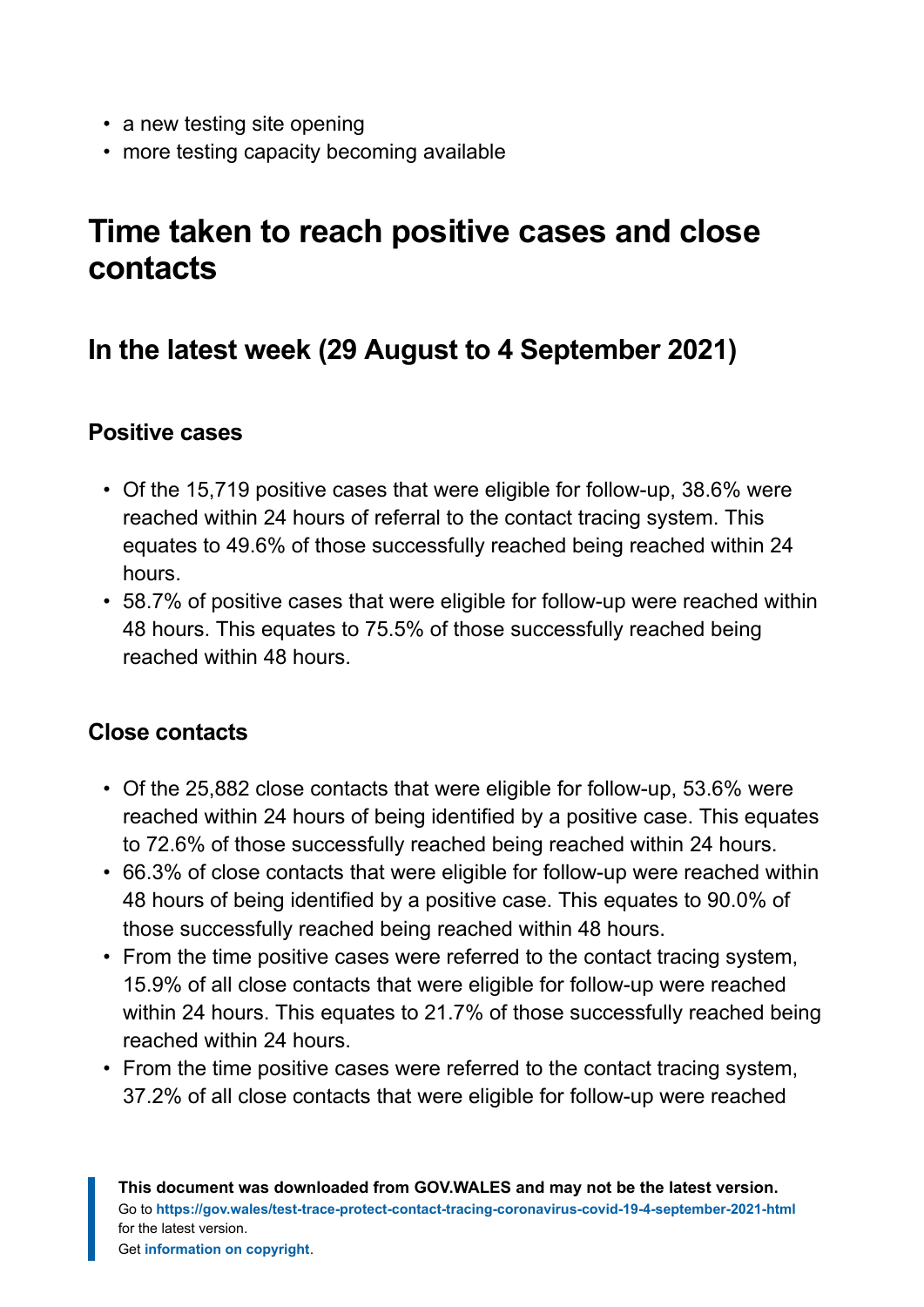within 48 hours. This equates to 50.7% of those successfully reached being reached within 48 hours.

In recent weeks the time taken to reach positive cases and the time taken to reach close contacts from the time positive cases were referred to the contact tracing system have seen a decrease in the percentage reached within 24 and 48 hours. This is likely due to a larger number of positive cases and close contacts eligible for follow up by local contact tracing teams.

The number of positive cases and close contacts eligible for follow up are similar to those seen at the peak in December 2020. Between 6 and 12 December 2020, there were 45,769 positive cases and close contacts that were eligible for follow-up and from the time positive cases were referred to the contact tracing system, 9% of all close contacts that were eligible for follow-up were reached within 24 hours.

# <span id="page-9-0"></span>**Data for 1 to 21 June 2020**

Early reporting, covering the first three weeks of contact tracing in Wales, was based on data reported by local and regional contact tracing teams prior to the introduction of the national digital system.

In Wales, during the period from 1 to 21 June 2020, 1,905 positive cases were referred to local and regional contact tracing teams. This resulted in 2,616 contacts identified for follow-up, of which 2,117 were successfully contacted and advised accordingly.

There will be a small amount of overlap in the reporting from the national digital system and the early reporting provided by local and regional contact tracing teams. For this reason we would not recommend combining figures from the two different reporting streams. Cumulative reporting in this and future versions of this release will focus on data from 21 June 2020.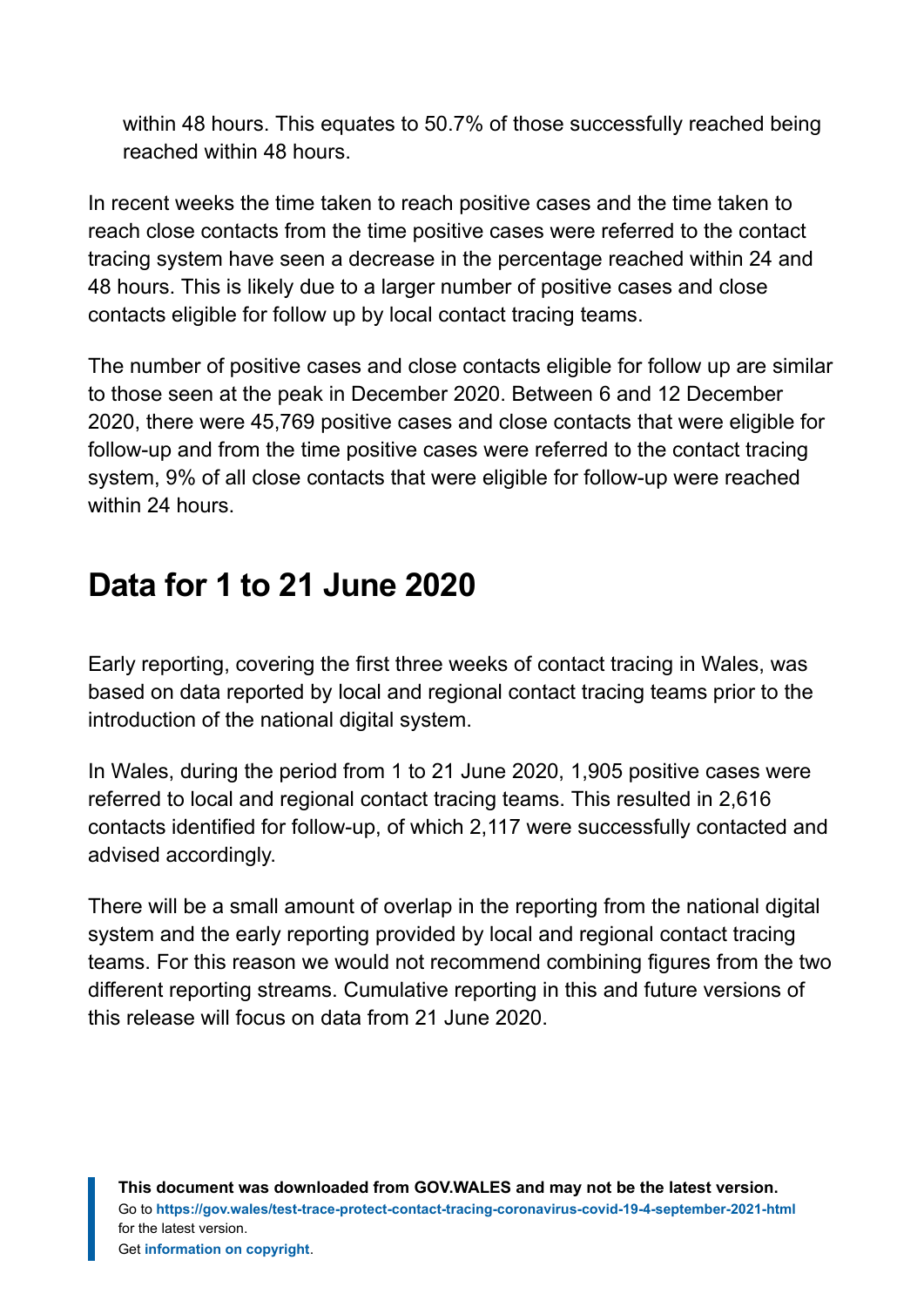# <span id="page-10-0"></span>**Quality and methodology information**

# **Data source**

This data is management information provided to the Welsh Government by Digital Health and Care Wales. We are publishing this to provide a weekly summary of contact tracing activity in Wales during the coronavirus (COVID-19) pandemic. This data has not undergone the same level of quality assurance as official statistics and the data may be subject to future revisions.

Data included in this release was extracted from the contact tracing system at 11:15 on 7 September 2021. This extract was taken 3 days after the end of the reporting period in order to capture follow-up activity relating to cases referred towards the end of the reporting period.

### **Positive cases and close contacts not eligible for followup**

The majority of cases not eligible for follow-up by local contact tracers occur in closed settings such as hospitals, care homes and prisons. These cases are escalated to regional teams for onward management.

Positive cases and close contacts that are resident outside of Wales are also not eligible for follow-up by local contact tracing teams. Public Health Wales refer these cases to the relevant public health agency for onward tracing. These cases would have been included in the numbers eligible for follow-up in statistical releases prior to the 10 September 2020.

For cases in halls of residence, students may have been contacted by text or by their university to advise them to isolate and not by the local contact tracing team. This type of activity is not captured in the contact tracing data. Also, school "bubble" contacts aren't subject to formal contact tracing process as they are contacted directly by their school and provided the necessary public health and isolation guidance. For this reason, we have excluded these contacts from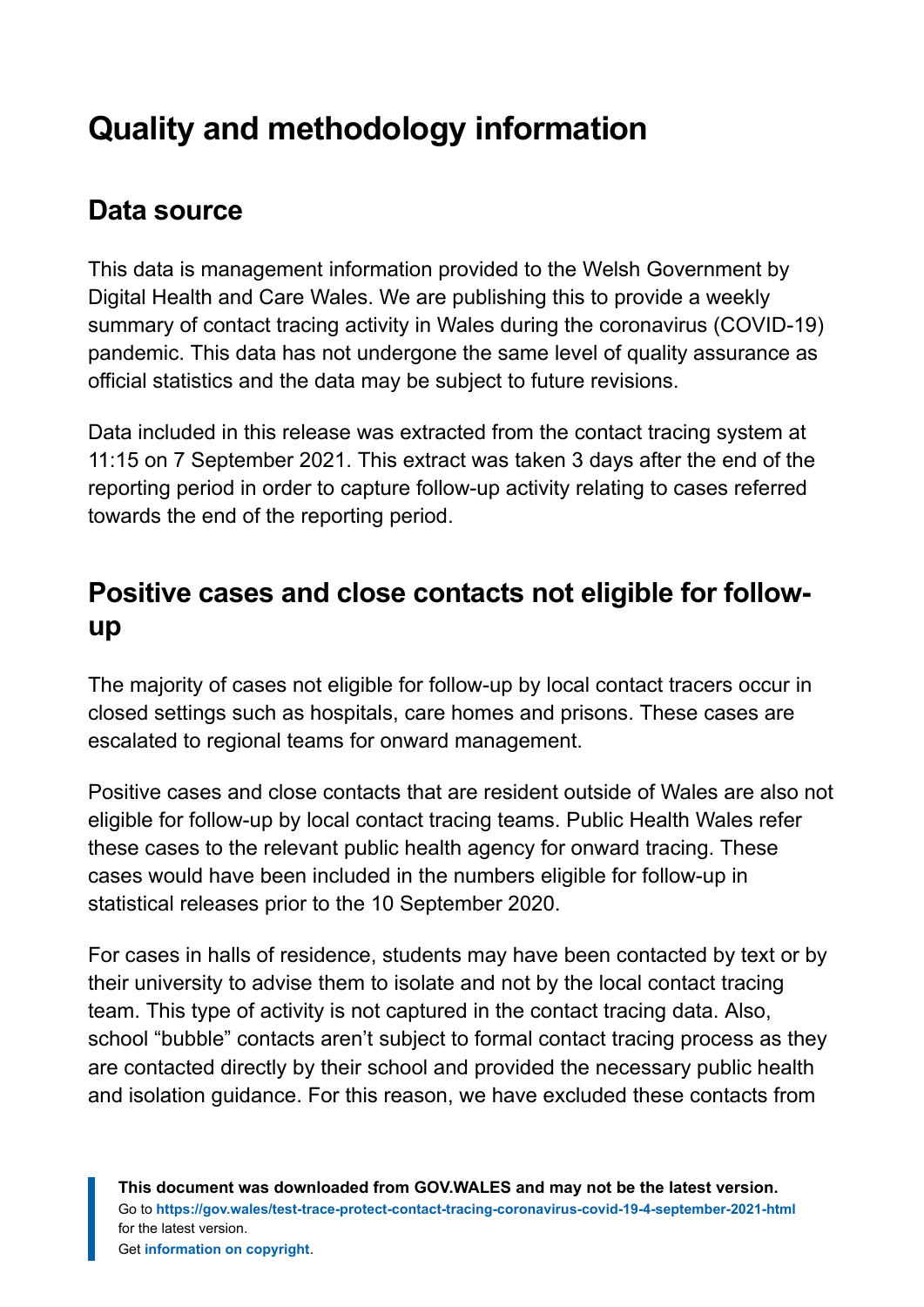the close contacts statistics presented in this release.

### **Time taken to reach positive cases and close contacts**

For positive cases, the time taken to reach them measures the time between the case being referred to the contact tracing system and them being successfully contacted. For close contacts there are two measures. The first looks at the time between the close contact being identified by a positive case and them being successfully contacted. The second looks at the difference between the positive cases that identified them being referred to the contact tracing system and when the close contact was successfully contacted. The latter measure for close contacts excludes a small number that could not be linked back to the positive case that identified them.

The date and time that a positive case or close contact was successfully contacted is taken to be the earliest of a number of events captured in the system. These include:

- successful phone call record (including initial phone call from contact tracers to invite cases and contacts to complete the e-form)
- completion of the contact interview
- first daily check-up
- close contacts or other exposures being entered into the contact tracing system (for positive cases only)
- case marked as 'resolved'

These events have been chosen as they all indicate that a contact tracer has successfully been in touch with the individual. The range of events is necessary because phone call records do not exist for all positive cases and close contacts. This may arise, for example, where multiple cases live in the same household and the information is captured through a single phone call, rather than one for each individual.

When close contacts are identified by a positive case outside of Wales or through the NHS app, these are inputted into the system manually as the positive case that identified them does not exist in the Welsh contact tracing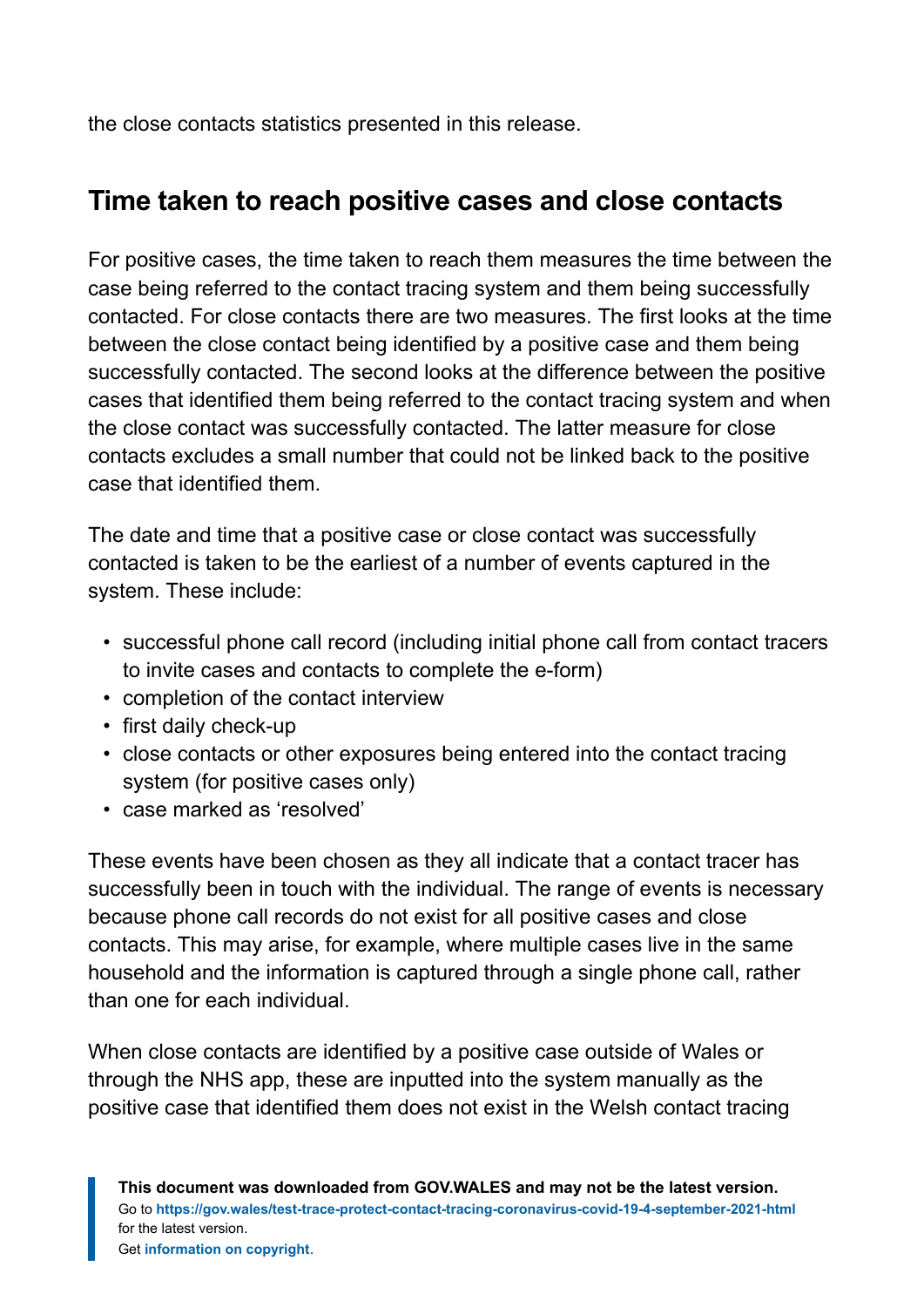system. As the positive case is not in the Welsh contact tracing system, these close contacts should not be included in the timeliness measure from the time positive cases are referred to the contact tracing system. We were recently made aware of the processes around these close contacts and from the week commencing 16 May 2021, we have removed these close contacts from this measure and the historical data to more accurately reflect the contact tracing system. As these close contacts are eligible for follow up within the Welsh contact tracing system, they still appear in all other figures relating to close contacts presented in this release.

The percentage of close contacts reached within 24 hours and 48 hours from the time positive cases were referred to the contact tracing system will appear higher than previous publications as a result of this change. Since September 2020 when the process for these close contacts was implemented, there have been an average of 60 close contacts per week identified by a positive case outside of Wales or through the NHS app. For the week 16 to 22 May 2021 when this change in methodology was first implemented, the change resulted in an increase of 6 percentage points in the timeliness measure within 24 hours and 7 percentage points in the timeliness measure within 48 hours from the time positive cases were referred to the contact tracing system.

# **School bubble data**

School 'bubble' contacts aren't subject to formal contact tracing process, as they are contacted directly by their school and provided the necessary public health and isolation guidance. For this reason, from the release published 25 March 2021 we have excluded these contacts from the close contacts statistics presented in this release. All historical data has been updated to reflect this change.

Positive cases will most likely have close contacts outside of their bubble which have been generated in school which will be communicated to local contact tracing teams and will be eligible for follow up, these contacts remain in the statistics presented in this release

Data presented in this release is broadly comparable with publications prior to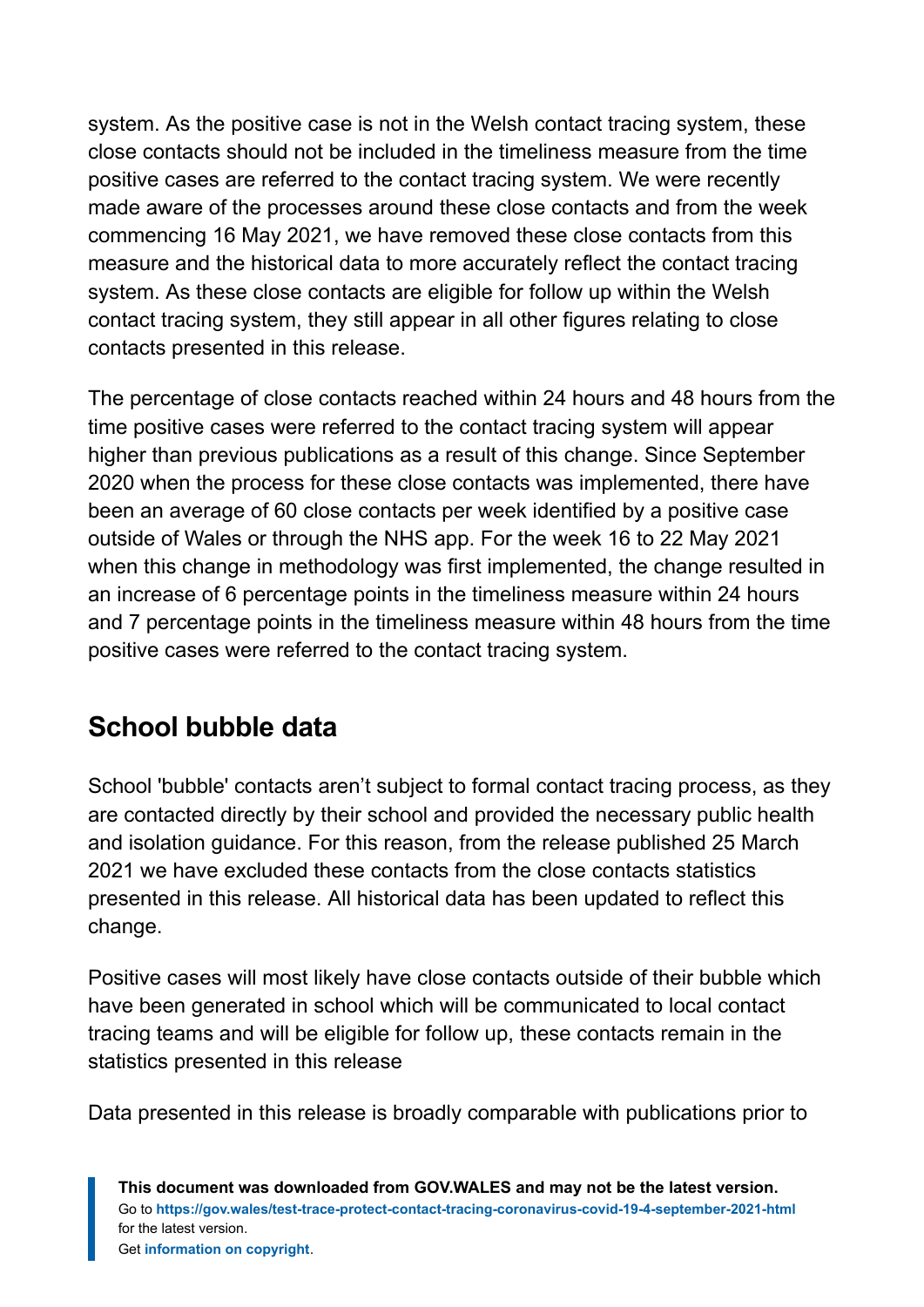the 25 March 2021, though we advise against using the publications on 11 February and 18 February 2021 to make comparisons, where the issues in the school 'bubble' data have had the most effect, and the publication on 23 March 2021 where all school contacts were removed while we investigated a data quality issue. Comparisons can be made within the time series data in this release where school 'bubble' data has been removed throughout.

Information and guidance on how schools and settings can continue to make their sites as safe as possible for staff and learners, including school 'bubbles' is outlined in the **[Operational guidance for schools and settings](https://gov.wales/operational-guidance-schools-and-settings-until-31-august-2021-html)**

# **Further quality and methodology information**

Close contacts 'otherwise resolved' covers a small number of instances where the same contact is identified by multiple positive cases concurrently. On these occasions, contact tracing teams will work from a single record relating to that contact and mark the additional records as resolved.

The number of cases referred for contact tracing is different to the number of new cases published by Public Health Wales. These sources of data are not directly comparable due to differences in timing and the level of validation carried out, as cases submitted to the contact tracing system need to be handled manually by contact tracing teams.

Contacts generated from positive cases outside of Wales which are eligible for follow up by local contact tracing teams in Wales are included as close contacts in these statistics. These contacts may have an effect on the timeliness measures from index case creation and we are conducting further investigation with Digital Health and Care Wales (DHCW) colleague into these specific scenarios.

On 17 December 2020, the NHS Wales Test Trace Protect (TTP) service rolled out a new function aimed at giving people the ability to provide details of their close contacts via a new e-form. Cases receive an initial phone call from contact tracers to invite them to complete the e-form and this call is defined as a successful contact. This information is included in the data shown in this release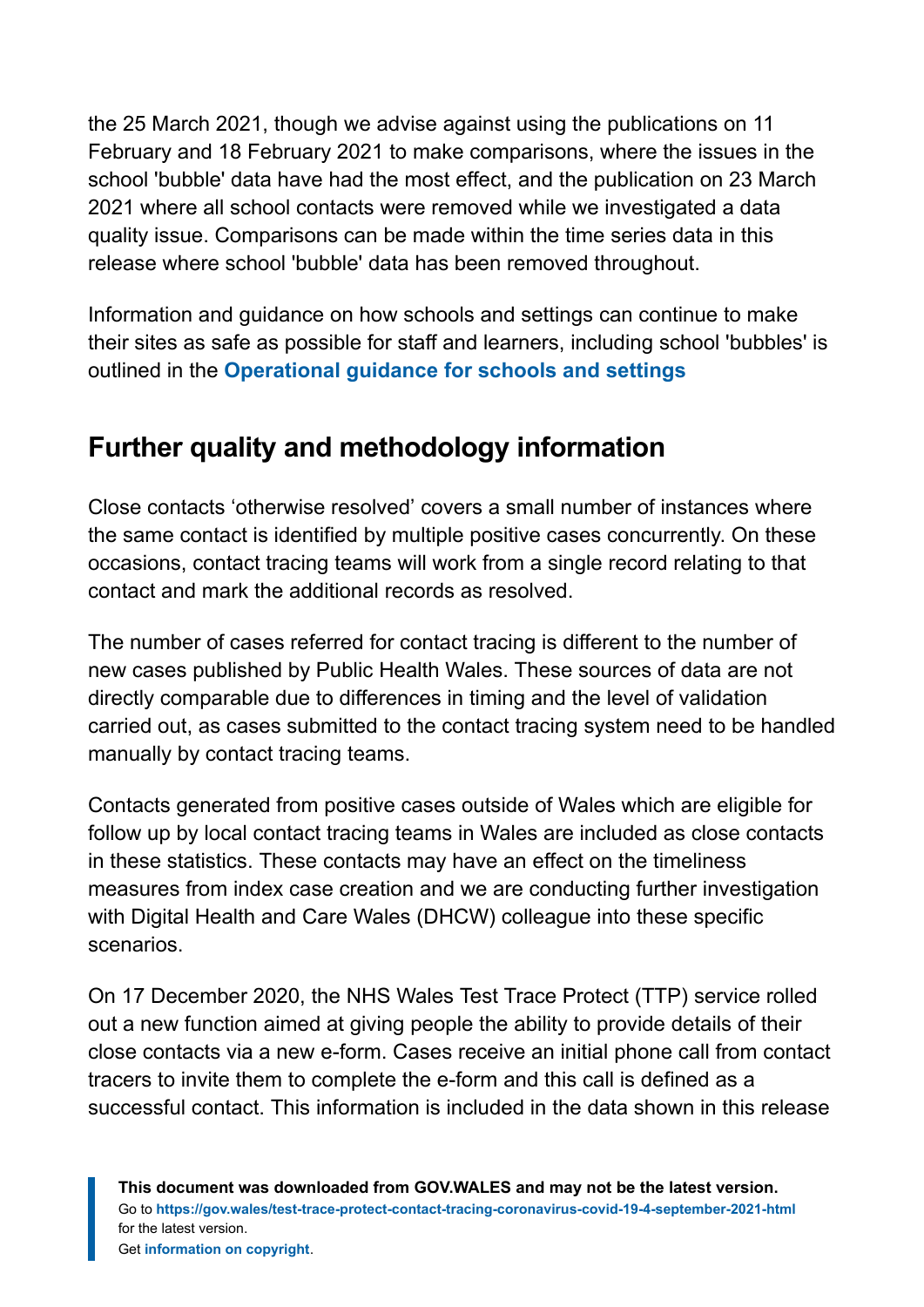and will have an impact on the overall percentage of both positive cases and contacts successfully contacted, and the percentage of positive cases and contacts reached within 24 and 48 hours. Due to the reduction in positive cases in Wales and therefore, lower numbers of cases and contacts currently requiring contact tracing, most local contact tracing teams are prioritising phone calls over the use of the e-form. This means that e-forms will account for extremely small numbers within the data presented in this publication. We continue to work with colleagues to monitor use of the e-form within the contact tracing system and will include further information on this if use of the e-form begins to increase considerably.

For the week 21 to 27 March 2021, there was a large increase in the number of contacts eligible for follow up in Swansea Bay University Health Board which can be seen in the associated tables published alongside this release. We believe this to be a result of some school contacts being uploaded incorrectly for this region. This increase had a small impact on the national figures presented in this release for the percentage of contacts reached but a larger impact on time taken to reach close contacts. Regions have been reminded of the guidance on uploading school "bubbles" into the system to avoid further issues with the data.

From the 4 March 2021 publication, data for travellers arriving from outside the UK's Common Travel Area is no longer included in the figures presented in this release and has been removed retrospectively from historic data. Compared to the data as it was published on 25 February 2021, this resulted in a small reduction in the number of index cases and close contacts in the data published on 4 March 2021 as these arriving international travellers represented less than 3% of the weekly cases. These citizens are isolating due to their travel and to avoid any potential transmission of variants of concern. As such they are subject to a separate managed **[quarantine process](https://gov.wales/how-isolate-when-you-travel-wales-coronavirus-covid-19)**. If an arriving international traveller subsequently tests positive, they will then become an index case and therefore be subject to the full contact tracing process and appear in the statistics presented.

In the 17 May 2021 release, Digital Health and Care Wales (DHCW) changed the contact tracing data to remove duplicate records. This change was applied to historical data from the start of this dataset (21 June 2020) onwards. Duplicate records occur where more than one positive case identifies the same close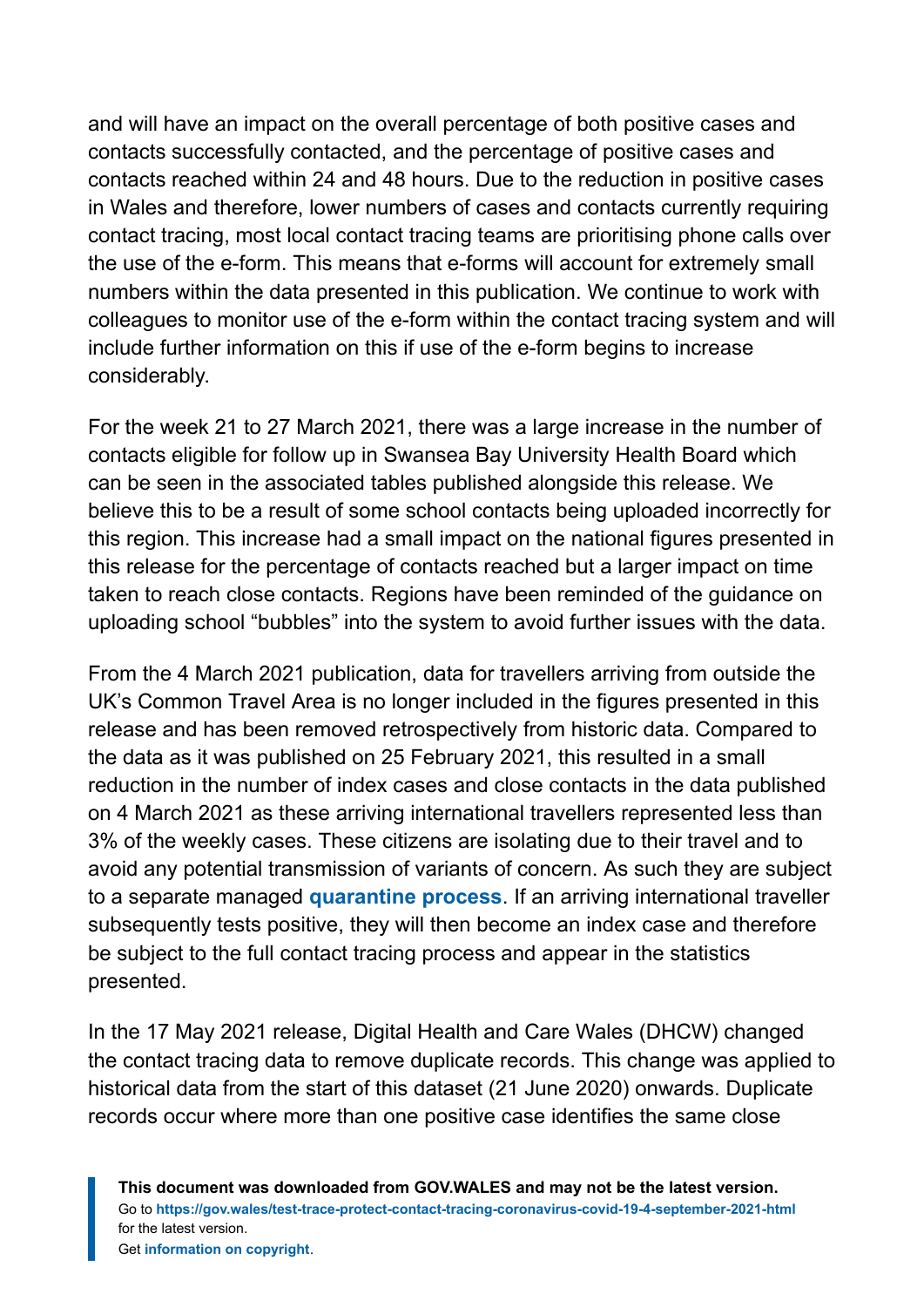contact. Following this change, close contacts are now only counted once in the figures eligible for follow up. Previously they were counted each time they were identified by a positive case. Duplicate records account for up to 5% of the eligible close contacts in each week.

In recent weeks, all measures for the time taken to reach positive cases and close contacts have seen a decrease. This is likely due to a larger number of positive cases and close contacts eligible for follow up by local contact tracing teams.

As of 7 August 2021, adults who have been fully vaccinated and received the vaccine in the UK and those under the age of 18 will no longer have to selfisolate if they are identified as close contacts of someone who has tested positive for COVID-19. Close contacts are still contacted by the contact tracing team and are therefore still included in the statistics presented in this publication. We are working with colleagues in DHCW to determine data quality and possible further breakdowns of the data.

Data for contact tracing via the NHS COVID-19 App is published by The Department of Health and Social Care and includes data on users who have completed the symptom checker, test results received, users notified to selfisolate and check in events that have taken place. Latest published data and more information on this can be found at: **[What data is available about how](https://faq.covid19.nhs.uk/article/KA-01367) [the NHS COVID-19 app is being used?](https://faq.covid19.nhs.uk/article/KA-01367)**

### **National Statistics status**

These statistics are not National Statistics. However, as far as has been practicable, they have been collected and validated in accordance with the pillars and principles within the **[Code of Practice for Statistics](https://code.statisticsauthority.gov.uk/)**. We continue to develop the data collection and quality assurance process to improve the data.

These statistics have been produced quickly in response to developing world events.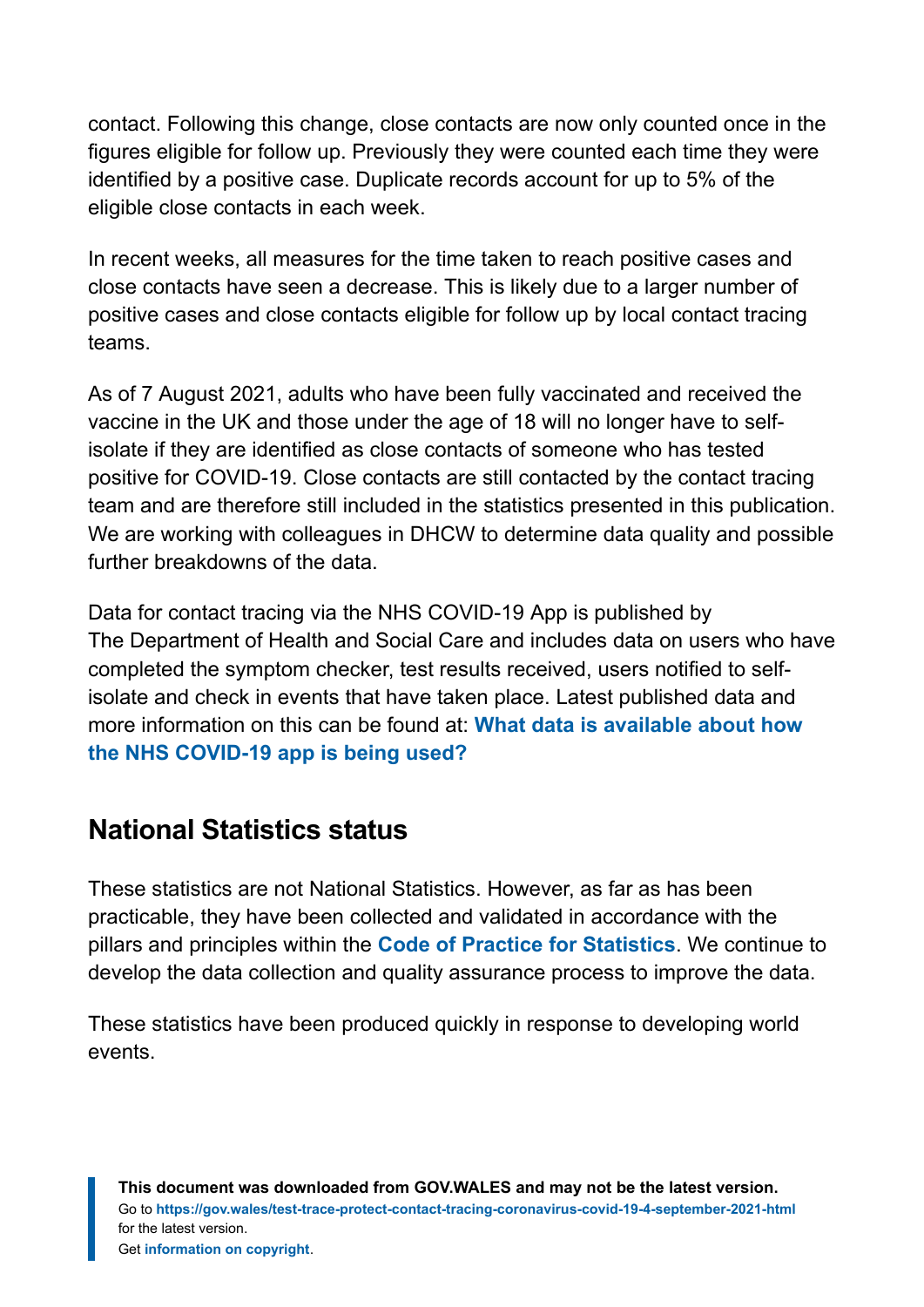### **Well-being of Future Generations Act**

The Well-being of Future Generations Act 2015 is about improving the social, economic, environmental and cultural wellbeing of Wales. The Act puts in place seven wellbeing goals for Wales. These are for a more equal, prosperous, resilient, healthier and globally responsible Wales, with cohesive communities and a vibrant culture and thriving Welsh language. Under section (10)(1) of the Act, the Welsh Ministers must (a) publish indicators ('national indicators') that must be applied for the purpose of measuring progress towards the achievement of the wellbeing goals, and (b) lay a copy of the national indicators before Senedd Cymru. The 46 national indicators were laid in March 2016.

Information on the indicators, along with narratives for each of the well-being goals and associated technical information is available in the **[Well-being of](https://gov.wales/wellbeing-wales) [Wales report](https://gov.wales/wellbeing-wales)**.

Further information on the **[Well-being of Future Generations \(Wales\) Act](https://gov.wales/well-being-future-generations-wales-act-2015-guidance) [2015](https://gov.wales/well-being-future-generations-wales-act-2015-guidance)**.

The statistics included in this release could also provide supporting narrative to the national indicators and be used by public services boards in relation to their local wellbeing assessments and local wellbeing plans.

# **Further information**

For information and advice on contact tracing please refer to our **[Test, trace,](https://gov.wales/test-trace-protect-coronavirus) [protect: coronavirus](https://gov.wales/test-trace-protect-coronavirus)** guidance page.

### **Next update**

This is currently a weekly statistical release. It will be published at 09:30am every Thursday. We will review the frequency in line with changing user need.

The next release will be on Thursday 16 September 2021.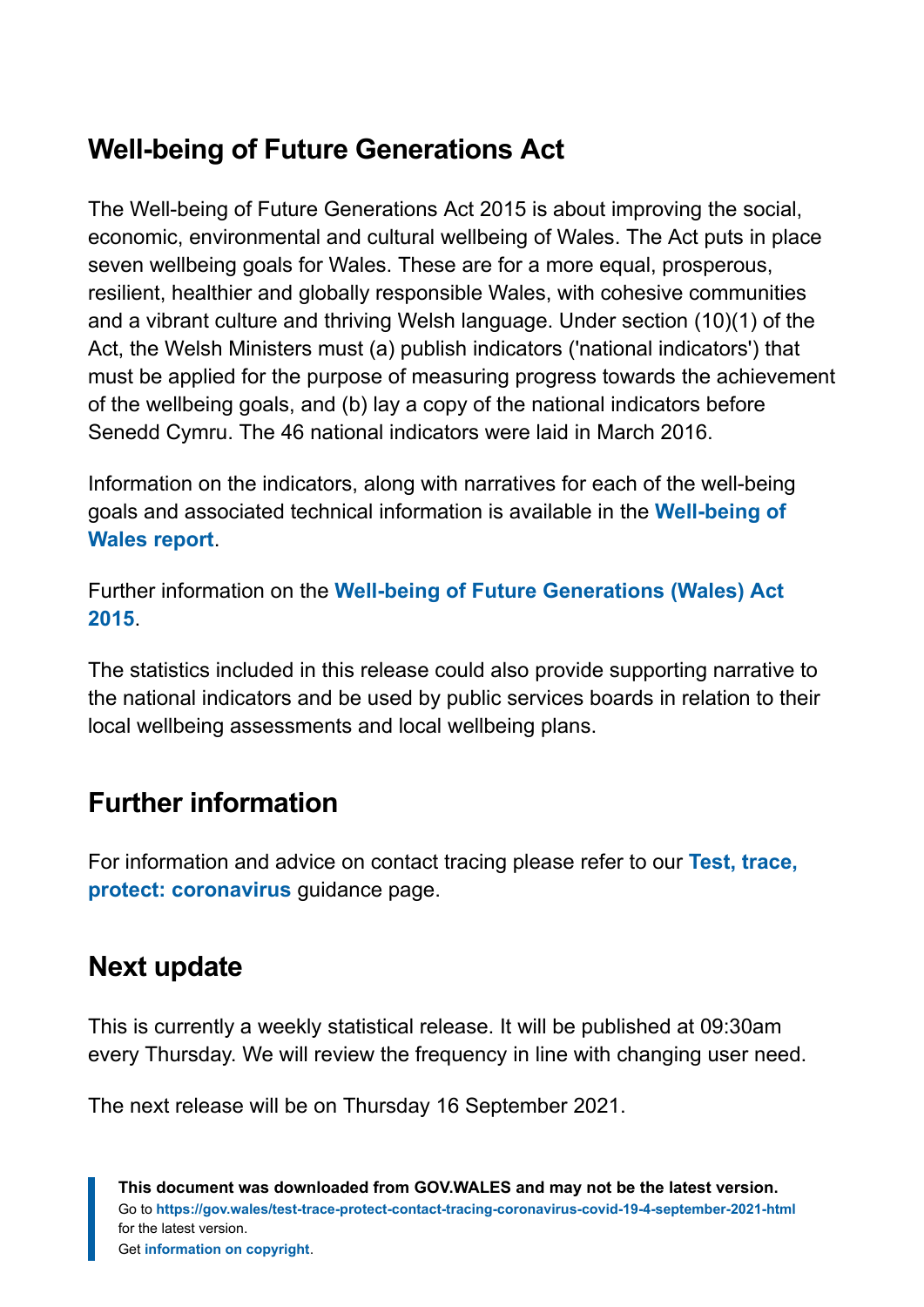We are considering reducing the frequency of some of the COVID-19 related statistical releases, including this publication. We welcome any comments or feedback on how you use these releases, and any changes to them via **[kas.covid19@gov.wales](mailto:KAS.COVID19@gov.wales)**.

# <span id="page-17-0"></span>**Contact details**

Statistician: Alex Fitzpatrick (for queries about the data) Telephone: 0300 025 9016 Email: **[kas.covid19@gov.wales](mailto:kas.covid19@gov.wales)**

Media: 0300 025 8099

SFR 279/2021